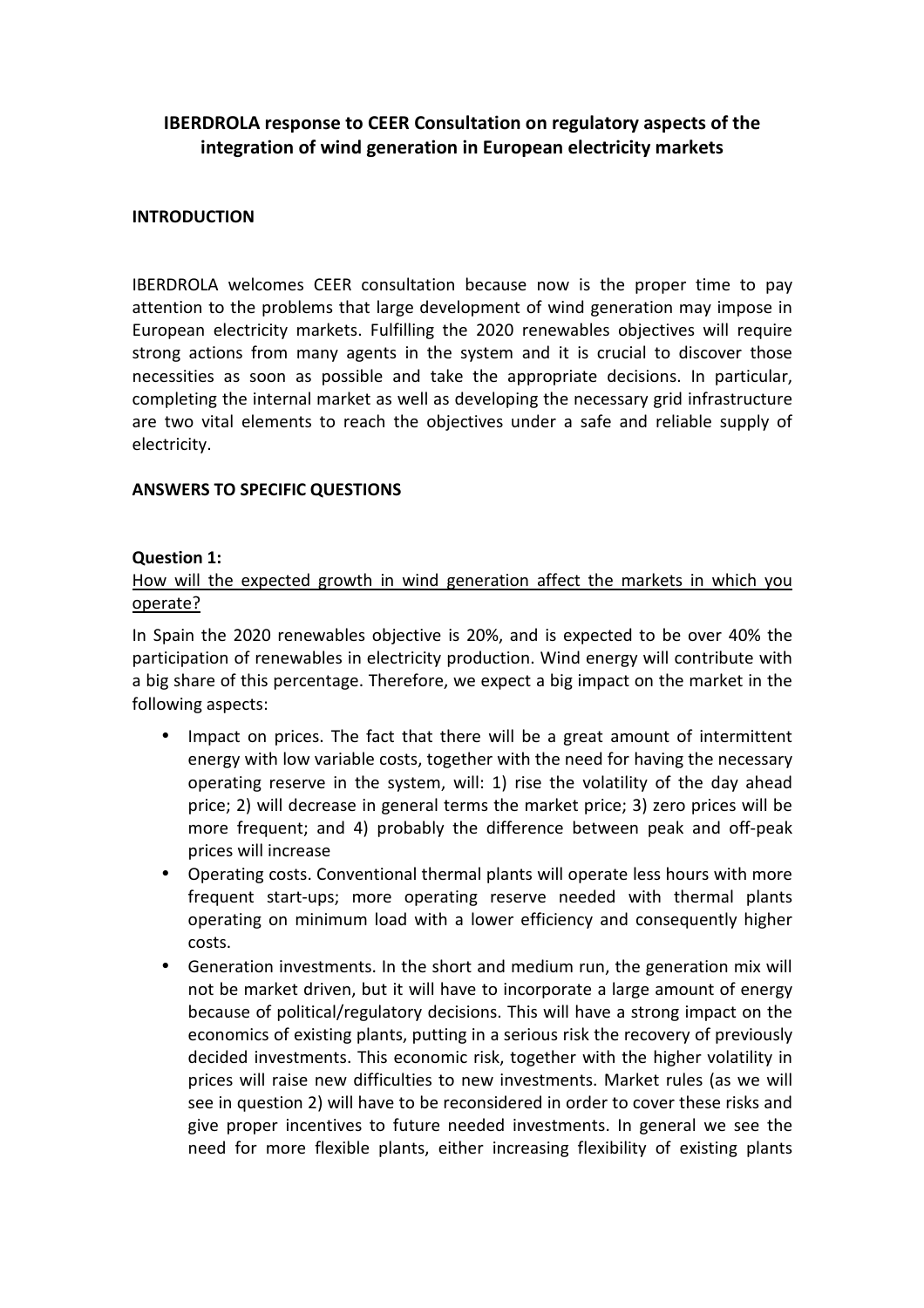or/and focusing new investments to a greater proportion of plants with a higher operating flexibility.

- The importance of intraday and balancing markets will increase because the predictability of wind is increased when getting closer to real time.
- Cross-border capacities will also be of great importance to allow more wind energy entering into the systems.

## What are the key challenges you foresee?

- Integration of wholesale markets is a need to integrate the forecasted amount of wind and to mitigate fluctuations caused by wind patterns; but it is acknowledged that the differing market and regulatory arrangements between member states will be an important issue. It is also necessary to develop coordinated regional and EU-wide Intraday and Balancing markets in order to cope with increases and decreases of wind production.
- New wind farms will require investments in grid infrastructure. Furthermore, it is probable that big inter-area flows will change and reinforcements of existing networks will be also needed. ENTSO and ACER will have a key role to play in developing plans and fostering investments that will ease the introduction of wind energy.
- **Predictability of wind energy has improved because of incentives to producers** and SOs, through investment in forecasting tools, but further improvements will be necessary.
- **Investment in investigation and improvements of technical features will also be** a challenge to be able to produce higher levels of energy with higher levels of reliability.
- Any form of generation connecting to a network should be required to meet certain technical criteria for connection in order to ensure the operational security of the network. We therefore consider that NRAs should encourage the TSO/DSO to improve their operation rules regarding wind generation and to adequately enforce appropriately technical and fair performance rules for wind generation.
- The risks explained about existing generation will put a big challenge on the needed guarantee that there will be enough generation in the system for a general purpose: to supply the demand when there is less or no wind. This is known as the backup capacity. But also the speed of variation of wind will put a challenge on the type of generation, that is, there will be a need of flexible plants to follow wind variations.
- Wind characteristics have been shown before (mainly intermittent and less reliable and less predictable than thermal plants), and because of them, there are several developments that will favour its integration in the system, such as demand side management tools (by means of smart meters and smart grids) and storage facilities (being either pumping; batteries; compressed air; or other technologies).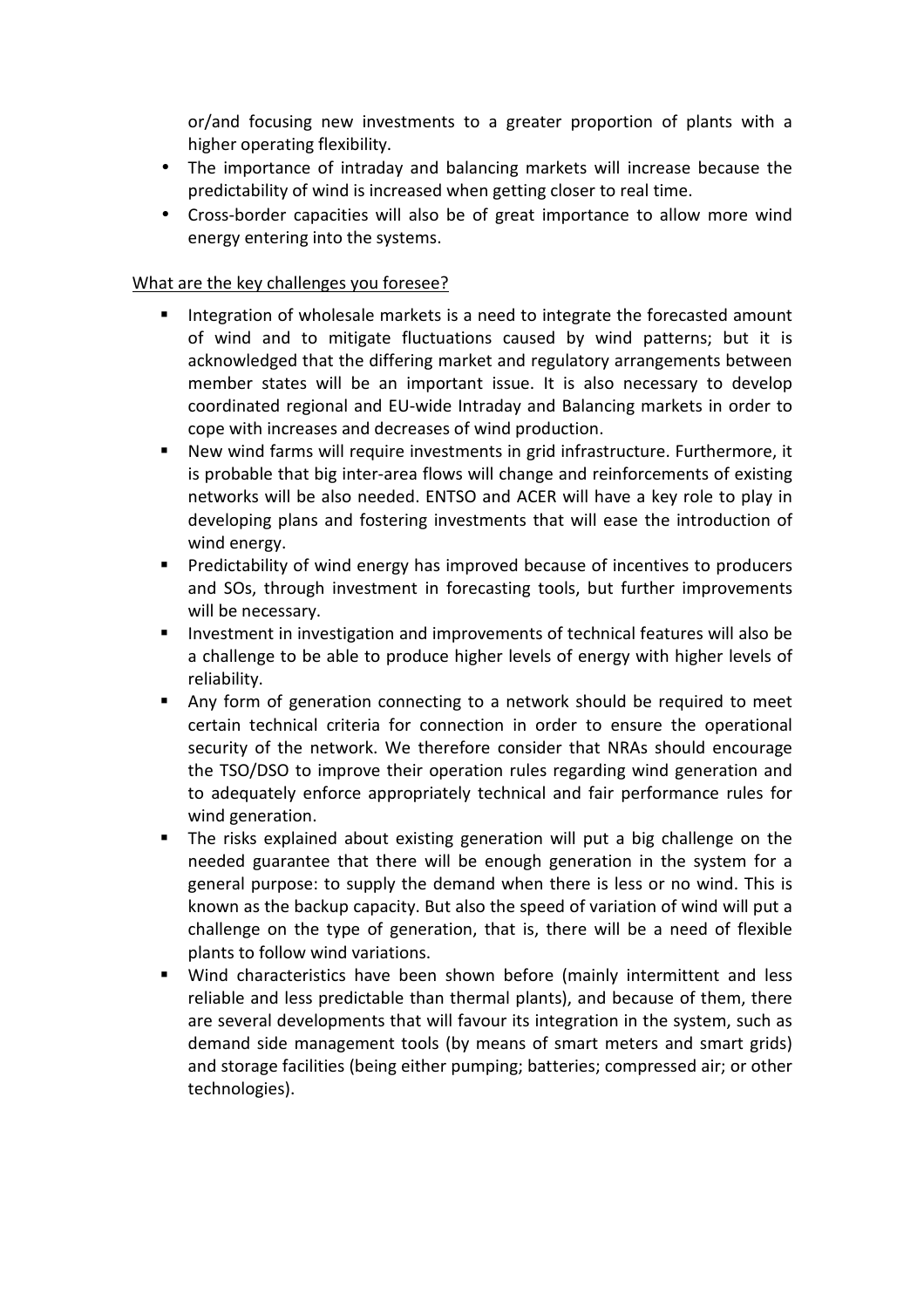## Question 2: What are the implications for market rules?

Existing market rules were designed under a completely different environment from the one it is being developed now. Markets were properly designed and functioning, giving the right prices for investing and consuming electricity. But, introducing a large amount of subsidized energy at very low variable costs is changing the outcomes of the market and we see the need for some changes in market rules. These rules are different in different countries; therefore, changes will also be different. For example, a big difference consist in if there exists a price cap or not; or if there is a suitable capacity payment or not; or if there is complete freedom to enter or to leave the market. Depending on these characteristics the need for a change will differ.

In Spain in the recent past years there has been a large development of thermal capacity as well as renewable capacity. Thermal capacity (mainly combined cycles) was necessary to satisfy the demand since the reserve margin had decreased so as to put in risk the supply (there is no room for unserved energy in the Spanish Market). Under those conditions the thermal capacity was planned to run for a number of hours and the economics of the investments were right. With the introduction of wind (and other) renewable capacity the thermal capacity is still needed (there is almost no capacity credit for wind capacity) but their performance is very much lower than forecasted. Therefore, if we need to keep these plants running, but present market design is not able to keep them in service, some change will be needed. Furthermore, when demand recovers a higher level, more capacity will be needed, but the market design will not give the right signal for these new investments. So, some changes will have to be introduced into the rules in order to avoid this risk, being either new reserve markets; new capacity payments; or other possible solutions starting from releasing price cap; letting demand to participate or any other change that may be proposed and prove to be efficient and effective.

## Can you identify changes which would better facilitate integration of wind generation, including management of intermittency?

In general we think that wind energy should be given basically the same treatment as conventional energy in terms of: scheduling and balancing responsibilities; controllability from the OS; basic technical requirements (voltage control; voltage dips; etc.).

TSO/DSO should also adapt their operating procedures for keeping a stable and secure system to the new energy mix they are dealing with, in order to take the best out of each specific technology.

All the implications and challenges listed in the response to question 1 apply here, in particular the ones related to make markets closer to real time; promote cross-border markets, not only day ahead but also intraday and balancing markets.

## Question 3:

Would moving the market's gate-closure closer to real-time facilitate the deployment of wind generation?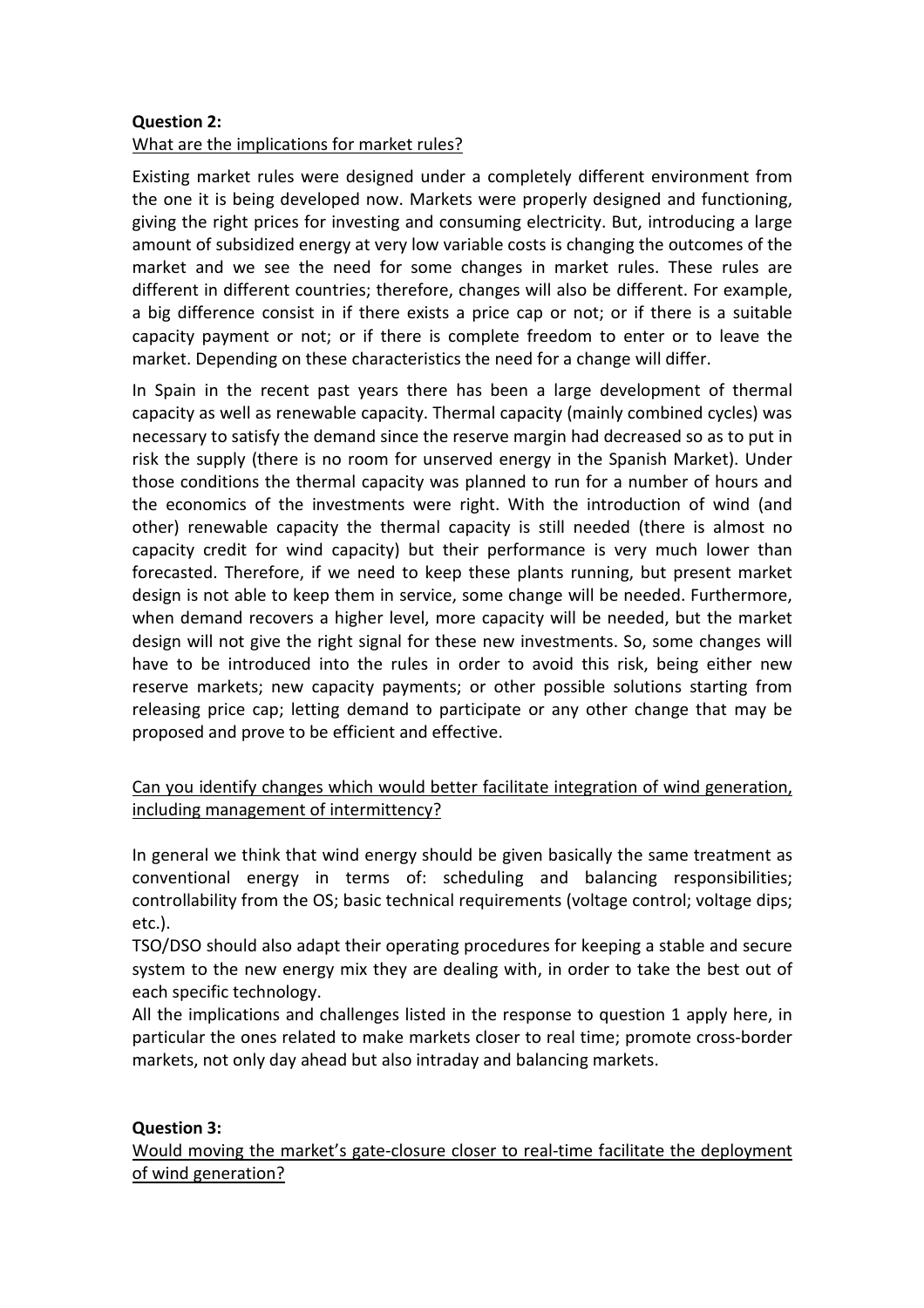As it has been answered in previous questions, the response here is "Yes". We think that this will reduce balancing costs since errors in wind forecasting are reduced when we get closer to real time. But also of great importance, as also has been said, is the developing of coordinated cross-border intraday and balancing markets. Continuous trade could be a good solution to cope with these elements.

Would this have any adverse consequences on the functioning of the electricity power system?

Complexity will grow in these developments but it will not be a real obstacle.

## Question 4:

## Are emerging cross-border congestion management models compatible with wind generation?

The development of explicit auctions has improved the use of interconnectors and the new market coupling initiatives can help to integrate the wind power in European energy market, increasing the amount of renewable production.

We should mention here that cross-border trade should be encouraged and restrictions should be kept at a minimum, only when there is congestion and when it is well proved that there is power market abuse. Imposing a ban on imports/exports of energy reduce the competition and the capability of the markets to integrate wind power.

Should further attention or priority be given to intraday capacity allocation mechanisms and markets, in light of the issues associated with forecasting wind generation?

Yes. As it has been said before, continuous intraday markets would be beneficial for wind integration, in a country-wide scope (in the case of Spain evolving from present intraday market arrangements) as well as in a cross border situation.

## Question 5:

Should wind generation be subject to the same balancing obligations and the same types of charges as other types of generation?

YES, in principle. Nevertheless, given the nature of non-storability of wind (and other renewables resources), priority should be given in the access to the grid (provided the stability of power system is not at risk), regardless of the market arrangements in order to be sure that the resource is not lost.

All the generators should have the same requirements to connect to the grid (voltage control, voltage dips, frequency tripping), but each generator could offer different services to the system operator as a function of its own characteristics (flexibility, extra voltage control, frequency control, black start capability, balancing possibilities) and generators must receive a payment for these services.

# Question 6:

Should TSOs engage in research and development (R&D) to address issues associated with a large share of wind generation included in the network?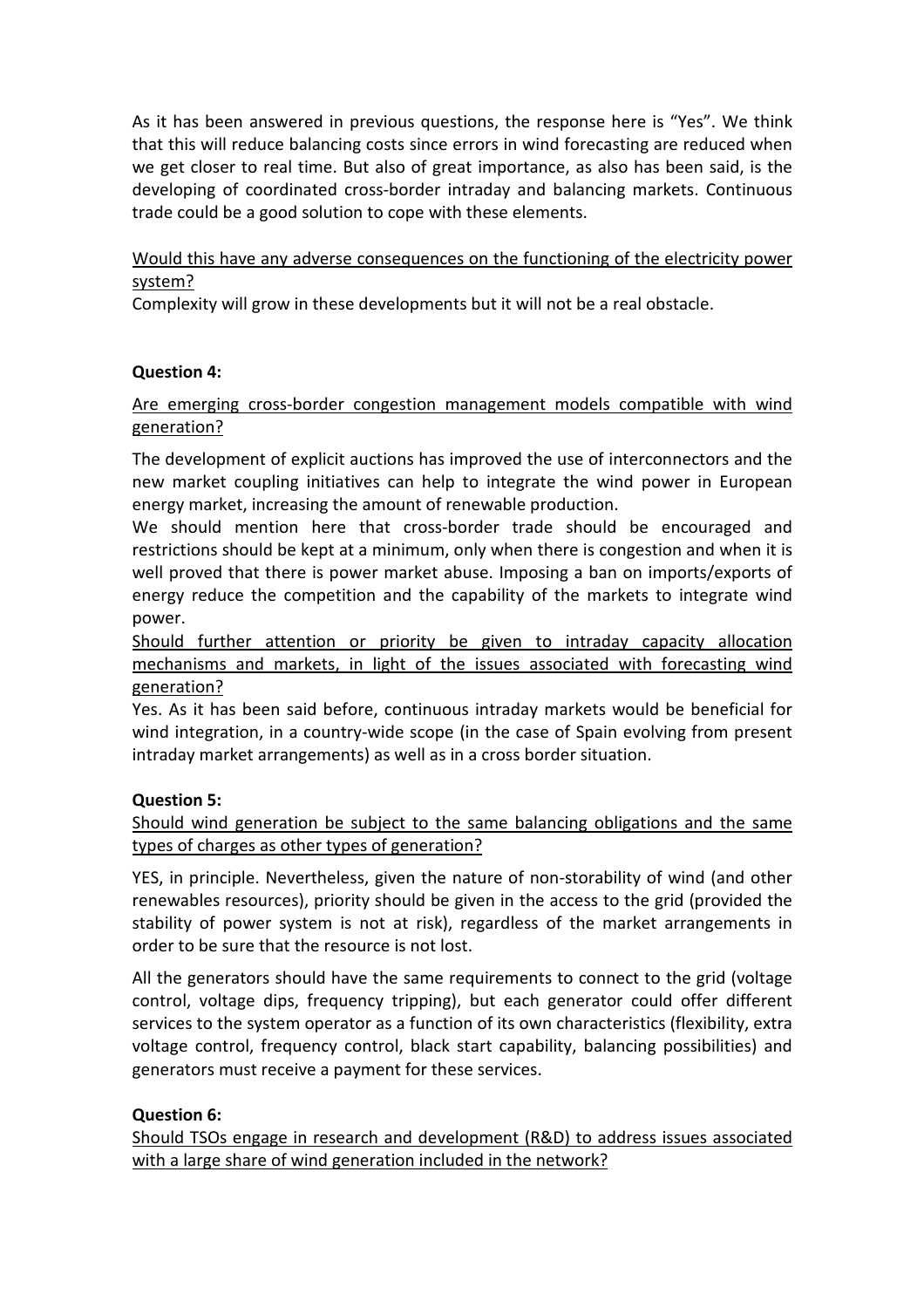YES. The role of TSOs is very important to the development of wind energy and R&D will help to find better ways to incorporate wind energy into the system

### If so , how should the regulatory framework require or support this?

We share EURELECTRIC position in this point, which is:

EURELECTRIC strongly believes in promoting R&D and supports schemes that incentivise both R&D as well as the transition from R&D to full implementation. We believe that the EU has a very important role to play by promoting and funding projects, such as the TENs funding.

The regulatory framework of each Member State can play an important role by introducing appropriate R&D incentives. For example, the recent Final Proposals from the GB Distribution Price Control Review introduced radical new incentive arrangements. In a European context, it will be important for any R&D initiatives to be monitored to share best practice and avoid potential duplication of work.

### Question 7:

Should wind generators face the same types of network charges as other new generators, calculated using the same methodology?

Yes. All generators should act on a level playing field in terms of network access and connection rules. Nevertheless, it may prove reasonable to take into account the level of use of the network (may be in terms of coincident peak).

What is needed to provide a sufficient incentive for generation in choosing where to locate? What is needed to provide an appropriate balance of risk among market players? When should this not be the case?

Primary sources are located, sometimes, far from load centres, and generation should be located there. There are examples in the past related to this fact, such as large hydro reservoirs; coal plants located in the cost; nuclear plants far from large load centres, etc. In this case, wind mills should locate where wind resource exists and transmission lines should be built to transport energy to load centres.

#### Question 8:

Broadly, what is the appropriate allocation of responsibilities, risk and cost among market players in developing new network infrastructure (e.g. ahead of or in response to new generation connections)?

Here we also agree with EURELECTRIC position since it is well known in advance the places where wind resource exists and, in some cases in connection with local authorities, where developers are planning to install wind plants. It is worth to add a point to reinforce the need for cross-border development of more interconnections, since it is clear that this will help to develop wind energy more quickly and integrate it into the systems more easily.

EURELECTRIC position is as follows:

TSOs should play a proactive role in planning and developing the network with a long term approach, considering that it takes much longer to build lines than wind farms. Planning of network expansion shall take into account existing scenarios of expected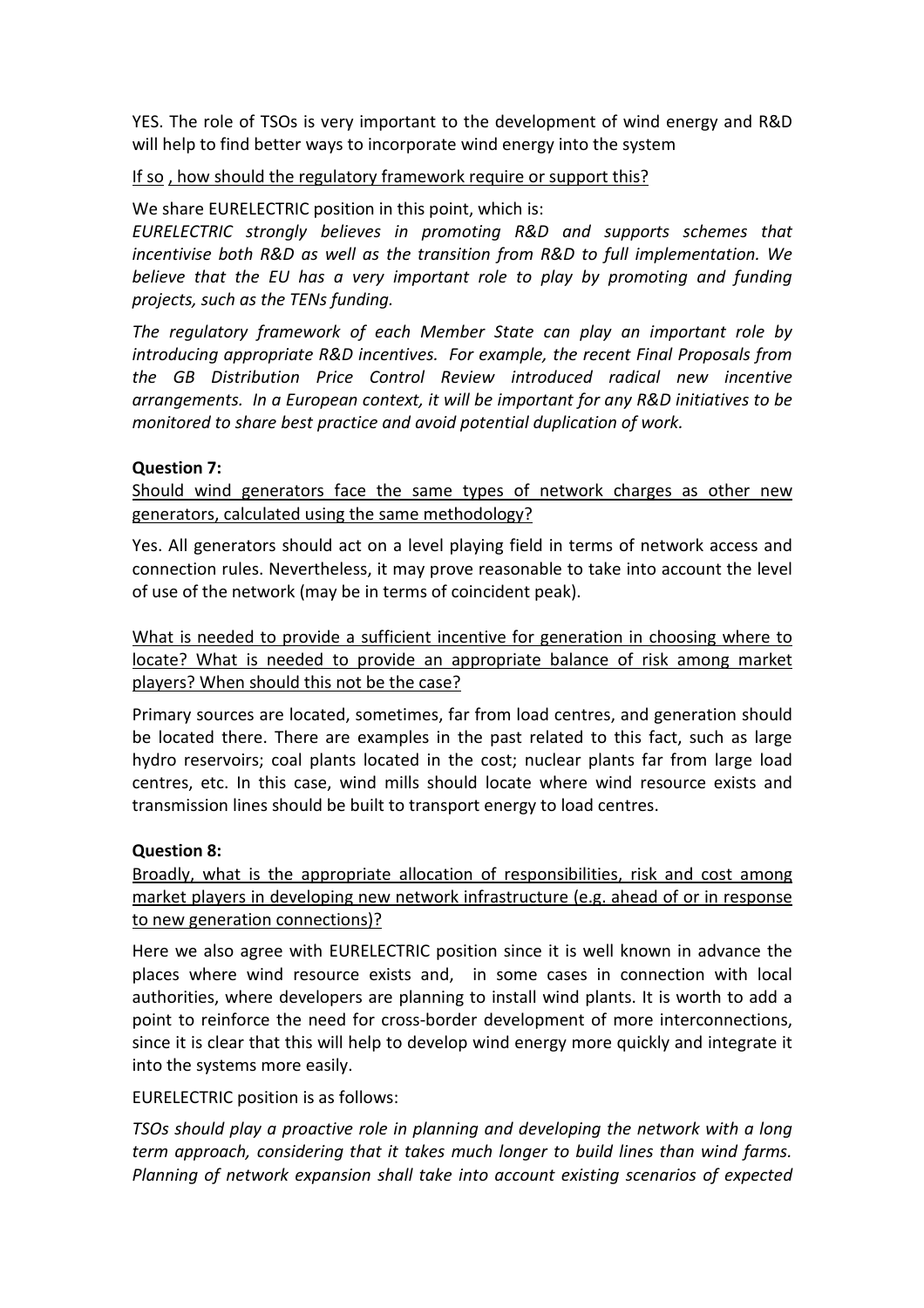installations both in RES and in conventional generation. Moreover investment and licensing timing of RES installations and grid development should be aligned. In order to minimise risks for investors and reduce inefficiencies, we cannot afford to have RES installations ready when there is no connection available yet (or vice versa).

Regulators and governments should limit uncertainty and investments risks as much as possible. First of all they should recognise the need to reinforce networks, authorising investments on a timely basis and allocating the appropriate remuneration (or authorizing the necessary grid tariffs) to TSOs and DSOs.

Regulators should make sure that transmission investments with positive socio economic welfare are made and decide on distribution of costs between TSOs. This could also mean that third country TSOs, not involved in the construction of the transmission line, but benefiting from it, could take part in financing it. A common incentive scheme needs to be put in place.

### Should this be different for wind generation? Where is harmonisation required?

NO, in principle. However, a fact to be taken into account is that the simultaneous factor in wind installation makes a difference between capacity installed and capacity used, which differ from other (mainly thermal) plants situation.

Question 9:

.

Do you agree that the "supergrid" issues for regulators identified in 5.1 are relevant? Is there anything else European regulators should be considering?

We in general agree with EURELECTRIC position also in this answer, but prior to show the position it may be worthwhile to raise a point on the need to separate off-shore plants that are located relatively near the cost with clear connection point on-shore, form off-shore projects that are suited to be connected to more than one country.

EURELECTRIC position is:

We are pleased that European regulators see the advantages of North Sea and Mediterranean grids. However given the expected complexity and high cost, we believe that they should be developed in a modular, phased approach to ensure that stranded costs are avoided and the application of new technologies, and improvements in existing technologies, can be maximized.

We believe that any "supergrid" must be seen from a pan-European point of view. Such an additional grid could also relieve the already constrained European transmission network by directly connecting RES generation and load centres and improving efficiency of RES development. Also developments in this part of the grid will be larger than national, and will raise the same questions, as who pays and who benefits, as the distorting effects from different support schemes, etc. We therefore agree that the development of a "blueprint" for the North Sea Grid, for example, is important in order to bring out particular issues associated with the development of this project.

Although we believe that the right issues are addressed in paragraph 5.1, we regret that section 5 only looks at the "external" part of the grid: nothing is said about the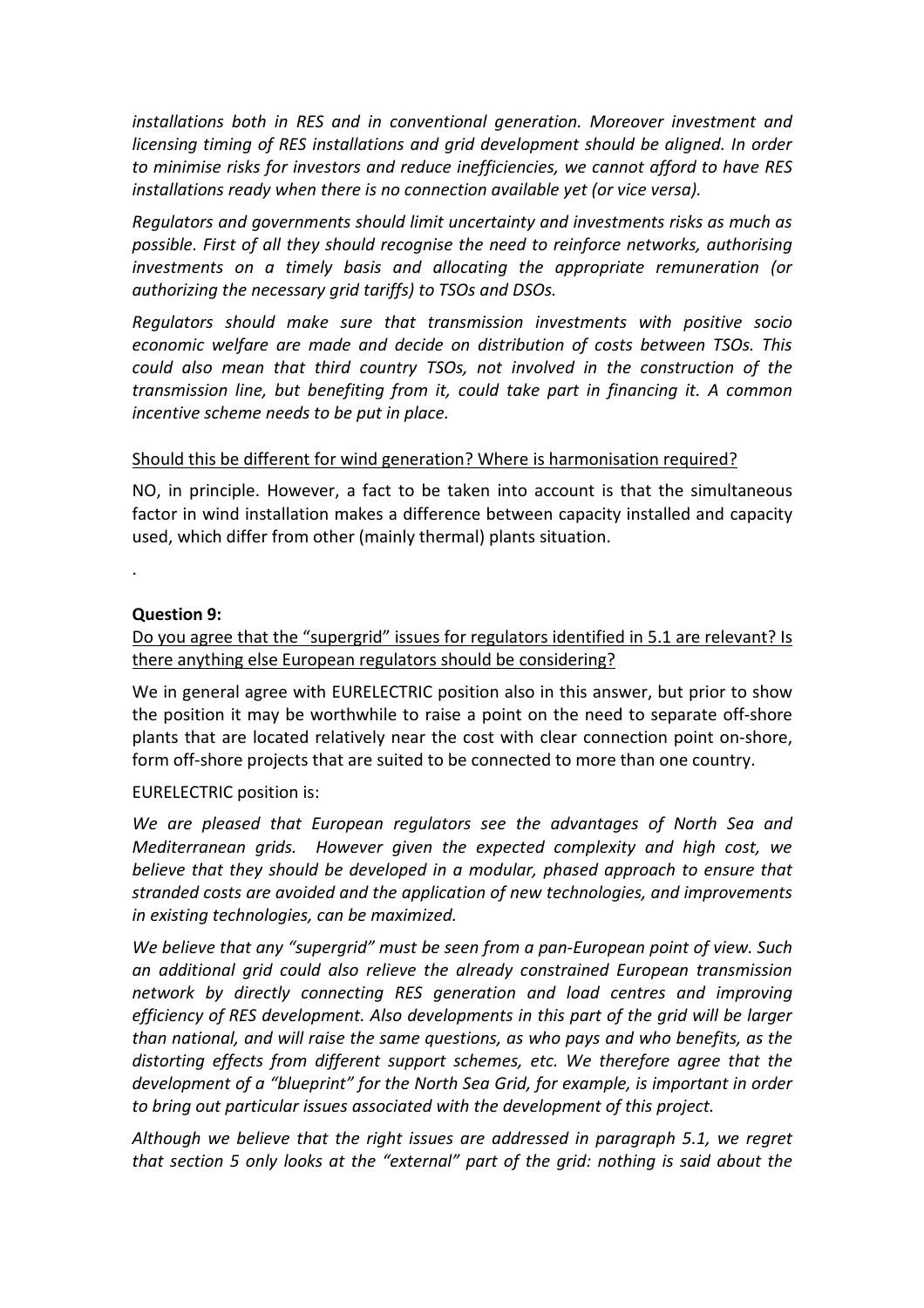needs also to invest in the continental grid in order to manage the intermittent injection.

### Question 10:

## Is the current ownership structure of the offshore lines or their regulatory framework a potential issue for the integration of offshore network? Are there other considerations affecting this ownership structure?

We think that all the relevant issues are taken into account in CEER considerations. The problems raised in off-shore projects are even larger than those in on-shore projects. It is inefficient to assign all the cost of connecting to the first developer since this would restrict projects. Assigning costs only to TSOs may also be inefficient, since it could end in underutilized assets. A compromise should be reached in which developers bear part of the costs in order to eliminate risk of over investments, though in the end, most costs, well undertaken, may be borne by the TSOs. In off-shore projects these risks may be bigger than in on-shore projects since availability of measured resource is more difficult and the real development of projects is more uncertain.

### Question 11:

## Do you agree that the Regional Initiatives should be used to address the issues associated with the development of the regional projects? What challenges does this present?

Yes. In fact, regional projects may help to identify regulatory and coordination problems and propose solutions that allow advance in the development of installations that require solutions accepted by several countries. In order to achieve the final goal of a single market, a supervisory body should ensure that compatible solutions are being taken so that in the future all arrangements are compatible and may be substituted by a single arrangement. Even more, this body can support Regions in order to take the best known solution by means of spreading information about the developments, problems and solutions found by regions which take the first movements.

#### Question 12:

## What other issues should European regulators consider in relation to the integration of wind generation?

We share EURELECTRIC view on authorisation procedures and distribution networks which are as follows:

## Authorisation procedures

We agree that the challenging authorisations and permission processes in many MSs are a major issue and we fully support regulators in reiterating the call for governments to speed up the processes for building and construction authorisations. Although the construction phase of a major network reinforcement project will take around two to three years, construction cannot normally start until all authorizations are in place. Throughout Europe, the responsibility for providing authorizations lies with individual national governments. Unfortunately it is clear that obtaining authorizations for major network reinforcement projects can often be an inefficient and slow process where the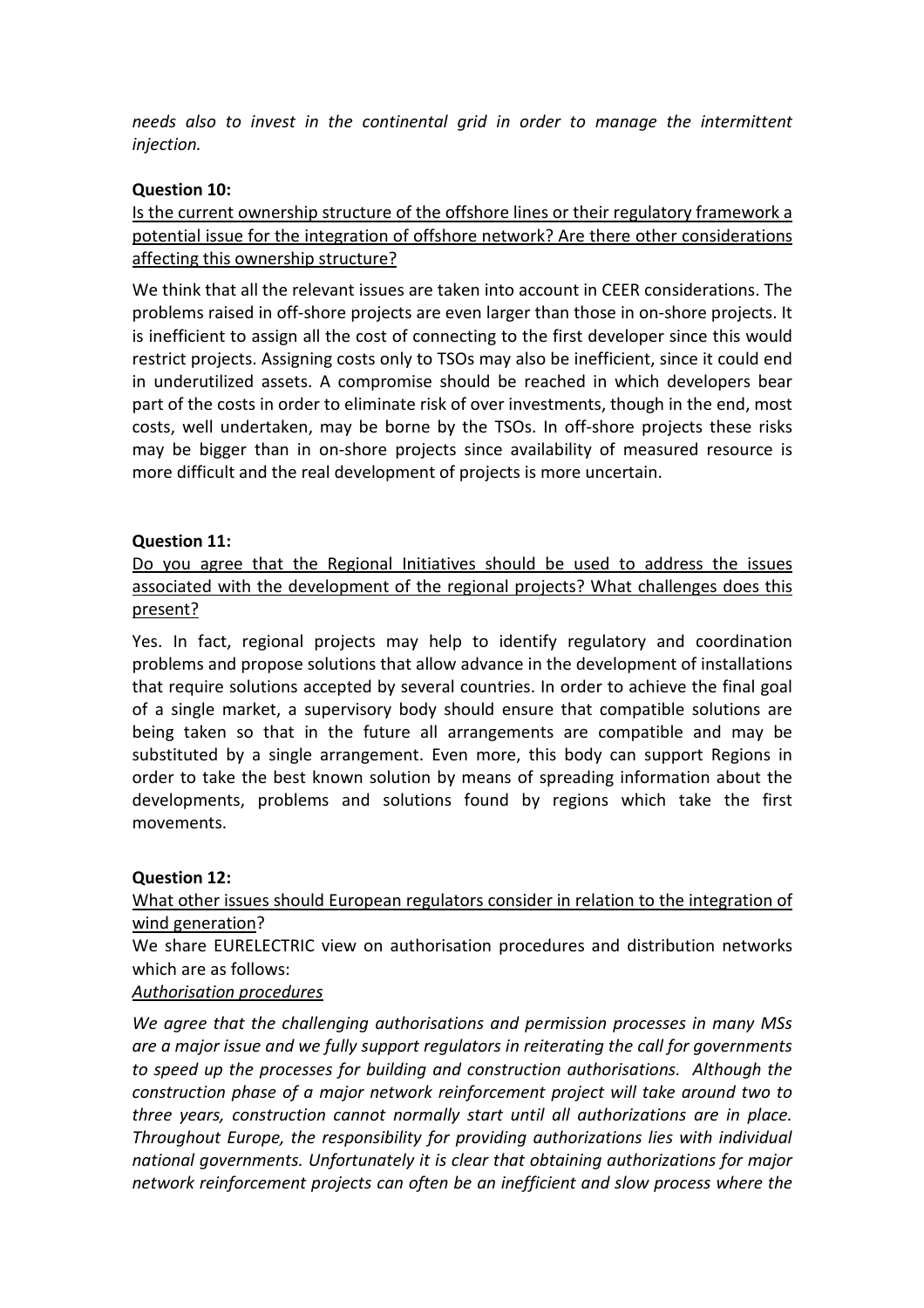consideration of applications can take many years, and the process often involves lengthy discussions over the 'need' for a particular type of infrastructure, rather than focusing on the specifics of a proposed project. This results, in most countries, for the authorization process for major network reinforcement projects to take on average around 5 years but is often well over 10 years. If this continues, European energy policy targets will be seriously compromised.

Many countries now recognize that their planning systems need to be enhanced for nationally significant infrastructure by improving the strategic context (i.e. national policy) against which individual planning decisions should be made. We note that some countries distinguish between the decision to proceed with a project and detailed decisions on location, design etc. through a two stage decision-making process where the first decision is made at the national parliament, and once permission is granted in principle at this stage, the second stage would be conducted at the local level and be more concerned with design and routing etc. We therefore believe that an essential prerequisite for obtaining authorizations must be clear national criteria on which a decision must be made and should include a strategic framework and transparent guidelines for the process to reach a decision and for setting clear deadlines.

A 'National Policy Statement' agreed by the national government, could set out the criteria against which the body making a planning decision will judge applications for development consent. The use of such a statement would mean that applicants no longer have to demonstrate either the overall need for a project or for their particular proposal to be sited in a particular location, and would create a more efficient, transparent and accessible planning regime by establishing a clearer separation between policy-making and reaching decisions on individual applications. The benefit of such a statement would give applicants a clearer framework with a higher degree of predictability and a planning environment in which they can make investment decisions with more confidence. Individual planning decisions would be based on a transparent set of standards that set out the national interest. Both investors and the public would have a clearer view about what to expect from the planning process.

#### Role of distribution networks

Moving towards a low carbon electricity system will require radical changes on both the supply side (high penetration of variable renewable generation resources at all voltages) and the demand side (energy efficiency and the potential electrification of transport). As the network operator is the common link between these changing inputs/outputs there will need to be an evolutionary change in both network design and network operation from the largely passive (fit-and-forget) system of today.

Generally, electricity networks have been designed to deliver energy via high voltage and low voltage systems, with a 'top down' direction of power flows. Distribution networks that were originally designed as "passive" transport networks to accept electricity from the transmission system will need to become more "active" as more embedded renewable generation - from domestic micro-generation to larger scale commercial units - connects. Increasing levels of distributed generation (DG) in distribution networks will initially displace local demand but in certain locations will ultimately result in 'export' onto the transmission system, this in turn will have implications for the requirements for transmission infrastructure.